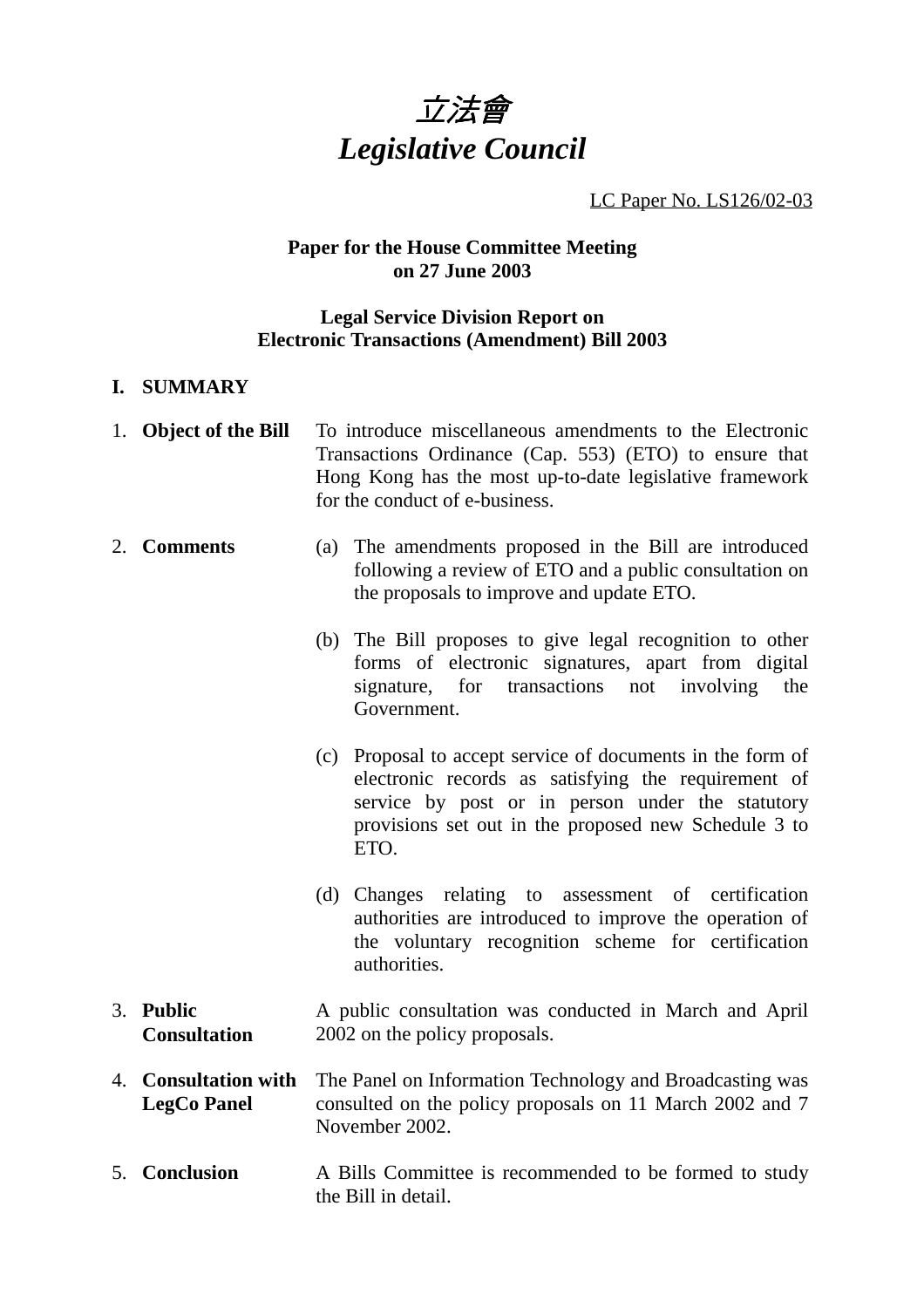### **II. REPORT**

### **Object of the Bill**

To introduce miscellaneous amendments to the Electronic Transactions Ordinance (Cap. 553) following a review of the Ordinance to ensure that Hong Kong has the most up-to-date legislative framework for the conduct of e-business.

## **LegCo Brief Reference**

2. ITBB/IT 107/4/1(03) Pt.29 dated 11 June 2003 issued by the Commerce, Industry and Technology Bureau.

## **Date of First Reading**

3. 25 June 2003.

#### **Background**

4. The Electronic Transactions Ordinance (Cap. 553) (the Ordinance), which was enacted in January 2000, aims to facilitate the use of electronic transactions for commercial and other purposes by giving electronic records and digital signatures the same legal recognition as their paper-based counterparts. The Ordinance also establishes a framework to promote and facilitate the operation of certification authorities (CAs) so as to ensure trust and security in electronic transactions. At the resumption of Second Reading debate of the Electronic Transactions Bill, the Administration undertook to conduct a review of the Ordinance 18 months after its enactment in the light of operating experience, international e-business development and technological advancement in order to ensure that Hong Kong has the most up-todate legal framework for the conduct of e-business.

5. Following the review on the implementation of the Ordinance, the Administration conducted a public consultation from March to April 2002 on its proposals to improve and update the Ordinance. The areas of the review include whether legal recognition should be given to other forms of electronic signatures and whether changes should be made to the scheme of recognition of CAs under the Ordinance.

# **Comments**

6. The Bill contains the proposed amendments formulated by Administration after considering comments received during the public consultation. The proposed amendments are summarized as follows: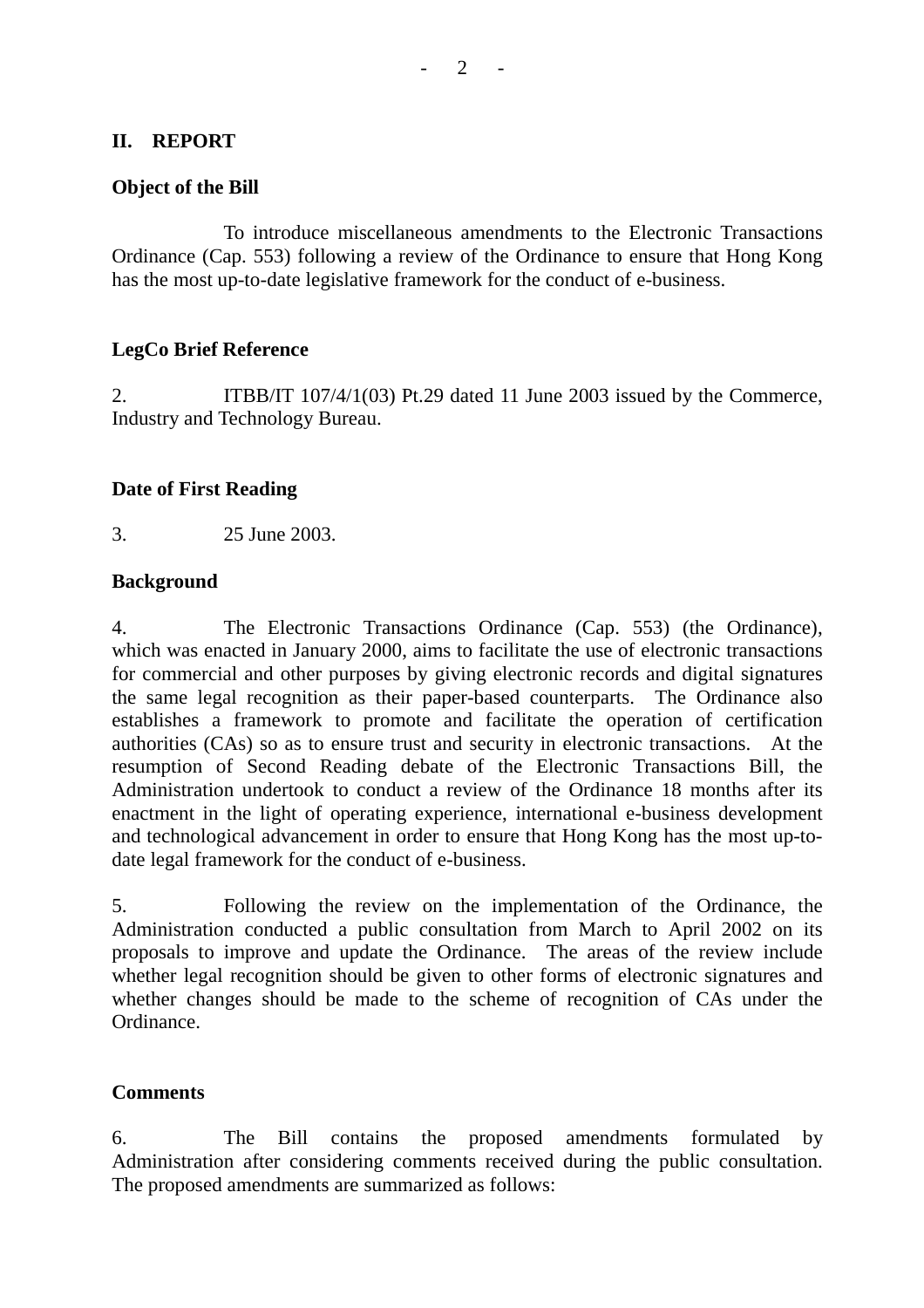# *Legal recognition of other forms of electronic signatures*

7. The Ordinance does not recognize all forms of electronic signatures; it only gives legal recognition to digital signatures generated by Public Key Infrastructure (PKI) technology. To enable the legal framework provided in the Ordinance and future development of e-business to better keep pace with technological advancement and to provide a wider range of options for satisfying signature requirements electronically, the Bill proposes to give legal recognition to all forms of electronic signatures in transactions not involving the Government subject to certain conditions as to reliability and appropriateness in relation to specific circumstances and consent of the parties concerned. In the case of contracts, if a contract contains a signature, it is proposed that the parties to the contract may use electronic signature to satisfy the signature requirement. These proposed amendments are consistent with the technology-neutral model adopted in the United Nations Commission on International Trade Law-Model Law on Electronic Commerce.

8. However, for transactions with the Government, the Administration considers it necessary to retain the technology-specific approach based on digital signature as it provides for clarity and certainty to the public as to the form of electronic signature to be used in transactions with the Government and it will be costeffective for Government departments to be equipped to deal with only one form of electronic signature.

# *Service of documents by electronic means*

9. In some existing legislation, there are provisions requiring documents to be served on the parties concerned either by post or in person. There is currently no provision either in those legislation or in the Ordinance which allows service of documents by electronic means.

10. To facilitate the implementation of E-government, the Bill proposes to provide that the service of documents in the form of electronic records would satisfy the requirement of service by post or in person under the statutory provisions set out in the proposed new Schedule 3 to the Ordinance. These provisions relate to the service of notice, application or other documents on or by the Commissioner of Rating and Valuation and related parties under Part IV of the Landlord and Tenant Ordinance (Consolidation) Ordinance (Cap. 7), the Rating Ordinance (Cap. 116) and the Government Rent (Assessment and Collection) Ordinance (Cap. 515). The new Schedule 3 may be amended by the Secretary for Commerce, Industry and Technology by order published in the Gazette.

# *Operation of the voluntary recognition scheme for CAs*

11. Under the voluntary recognition scheme for CAs established under the Ordinance, the Director of Information Technology Services (the Director) may grant recognition to CAs which provide a trustworthy service. Any CA applying for recognition is required to furnish an assessment report prepared by an independent assessor approved by the Director on whether the applicant CA is capable of complying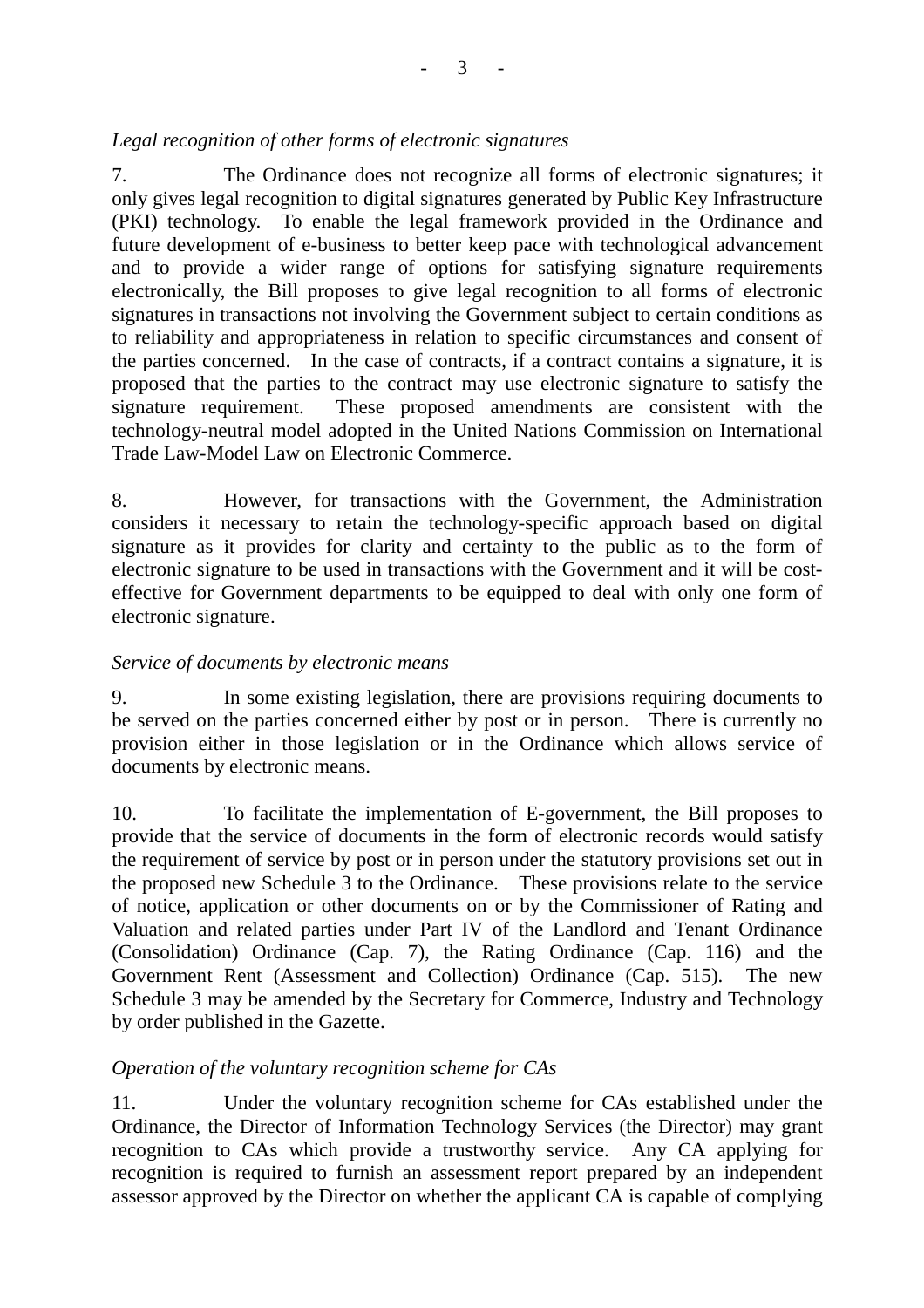with the relevant provisions of the Ordinance and the code of practice published by the Director. Recognized CAs are also required to furnish to the Director an assessment report once every 12 months.

12. To improve the operation of the voluntary recognition scheme for CAs, the following amendments are proposed in the Bill:

- (a) the requirement to engage qualified and independent assessors only applies to assessment of the trustworthiness of the certification service, such as system security, procedural safeguards and financial viability of the CA concerned, whereas other operational aspects may be dealt with through a statutory declaration to be made by a responsible officer of the CA concerned; and
- (b) the Director is empowered to require a recognized CA to furnish an assessment report and/or statutory declaration as appropriate if there are major changes to the operation of the CA concerned between two annual assessments.

## *Other amendments*

- 13. Other provisions of the Bill relate to the following matters:
	- (a) transferring the power to make orders excluding the application of the provisions of the Ordinance relating to electronic records and digital signatures from the Secretary for Commerce, Industry and Technology to the Permanent Secretary for Commerce, Industry and Technology (Communications and Technology); and
	- (b) making consequential amendments to the Inland Revenue Ordinance (Cap. 112), the Securities and Futures (Financial Resources) Rules (L.N. 209 of 2002) and the Securities and Futures (Miscellaneous) Rules (L.N. 216 of 2002).

14. If enacted, the Bill will come into operation on a day to be appointed by the Secretary for Commerce, Industry and Technology by notice published in the Gazette.

# **Public Consultation**

15. A public consultation on the review of the Ordinance was conducted in March and April 2002. According to paragraph 15 of the LegCo Brief, the views received from the public consultation are generally supportive and specific comments have been reflected in the Bill where appropriate.